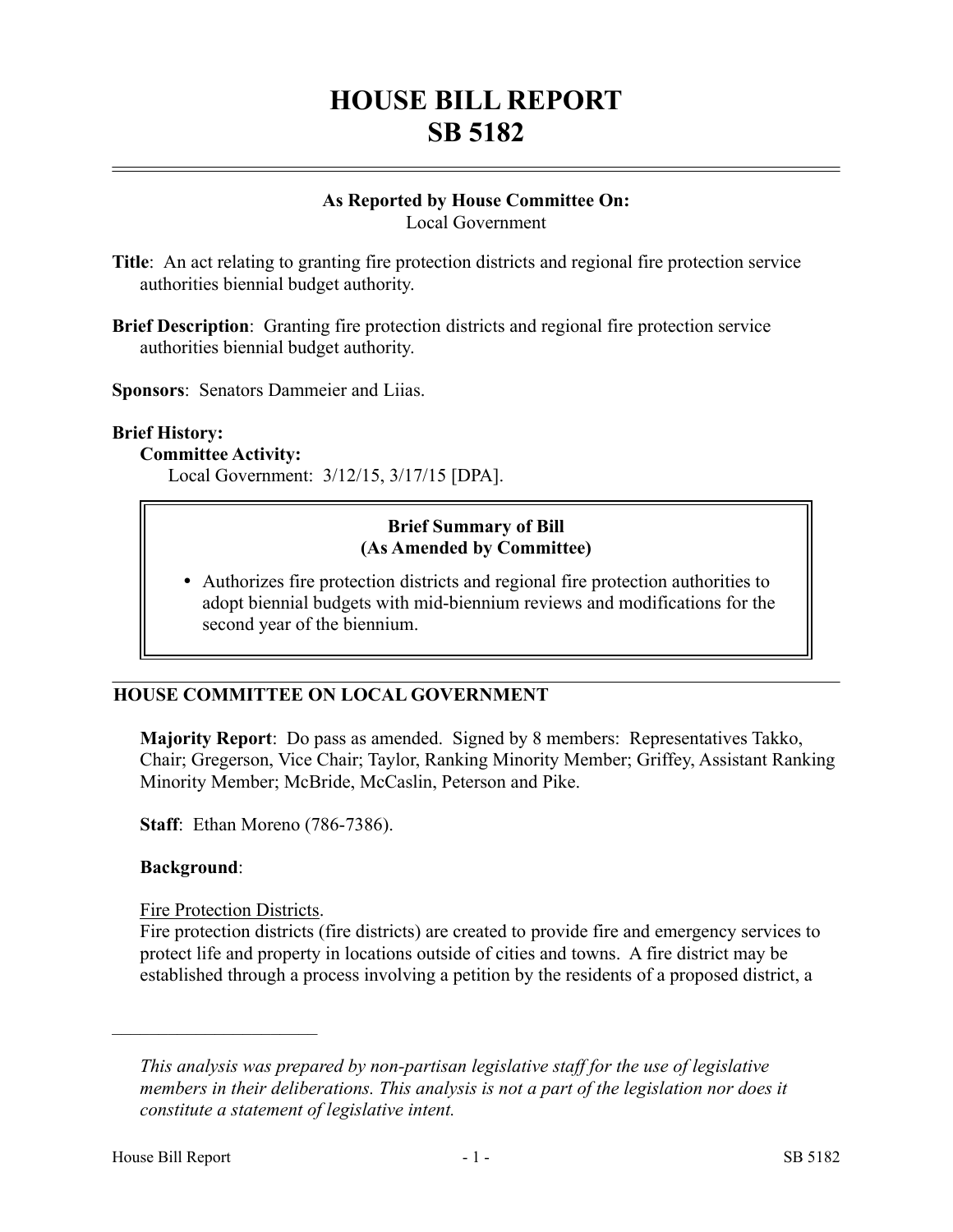public hearing, and voter approval. Fire districts are governed by a board of three or five elected commissioners, and are authorized to impose property taxes, benefit charges, or both.

Each year, fire districts are obligated to prepare and certify district budgets, and to deliver the budgets to the applicable county legislative authority or authorities in ample time for the levying of fire district taxes.

#### Regional Fire Protection Service Authorities.

In 2004 the Legislature authorized the creation of regional fire protection service authorities (RFAs) as separate taxing districts charged with providing regional fire protection and emergency services within their jurisdictional boundaries. An RFA is formed when elected officials from two or more adjacent fire protection jurisdictions develop a plan for the creation, financing, and operation of an RFA that is subsequently approved by voters within the proposed RFA. The governing body of an RFA is determined by provisions in the plan calling for its creation. An RFA may impose property taxes, benefit charges, or both.

Provisions governing RFAs do not include mandates or authorizations related to the frequency with which budgets must or may be adopted.

#### **Summary of Amended Bill**:

In lieu of adopting only annual budgets, fire districts and RFAs may adopt biennial budgets with mid-biennium reviews and modifications for the second year of the biennium.

–––––––––––––––––––––––––––––––––

## **Amended Bill Compared to Original Bill**:

The amended bill specifies that the authority of an RFA to adopt a biennial budget, as proposed in the underlying bill, may be exercised in lieu of adopting an annual budget.

–––––––––––––––––––––––––––––––––

**Appropriation**: None.

**Fiscal Note**: Not requested.

**Effective Date of Amended Bill**: The bill takes effect 90 days after adjournment of the session in which the bill is passed.

## **Staff Summary of Public Testimony**:

(In support) The bill is permissive and will allow fire districts to adopt two-year budgets. This bill will allow thoughtful development of budgets, and will encourage public participation in the budget development process. The amendment to the House companion would be a welcomed amendment to this bill.